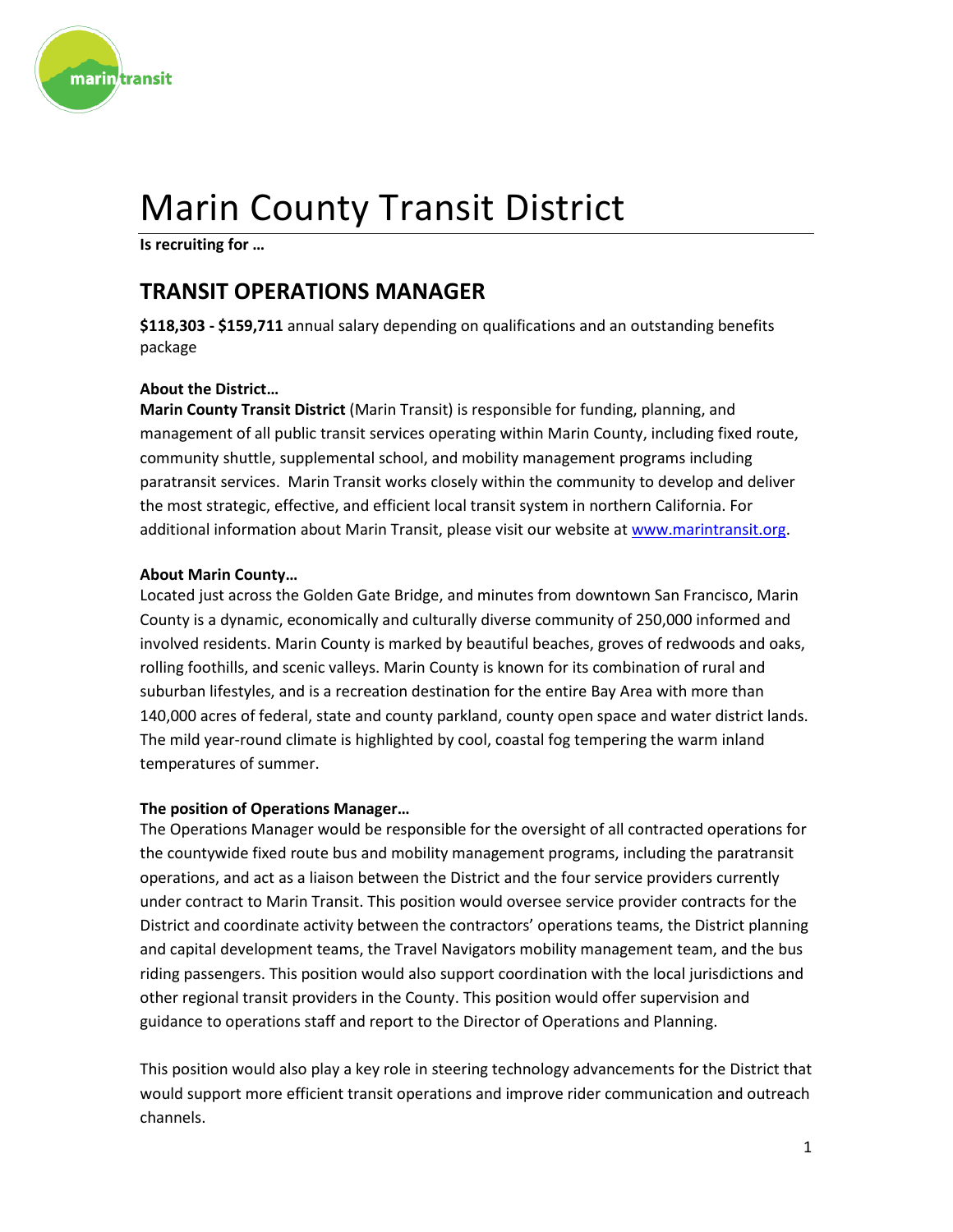#### **CLASS CHARACTERISITICS**

This is a management level position and will be responsible for directly managing staff and projects. Incumbents in this class operate with a high degree of independence, and have demonstrated ability to communicate effectively with a wide range of individuals and groups, including local Board members, regional planning organizations, and a variety of health and human services organizations. Technical expertise in program development, data collection, and analysis, and program management are essential. This class is exempt.

#### **SUPERVISION RECEIVED AND EXERCISED**

Direct supervision is provided by the Director of Operations and Planning. The Operations Manager provides assistance and guidance to the Operations Analyst and Senior Operations positions.

Typical duties may include:

#### **Operations and Maintenance Oversight**

- Administer Marin Transit's operations and maintenance contracts including: Local Fixed Route; Marin Access Mobility Services; yellow school bus service; and services as directed. Develop and manage a comprehensive operations monitoring and review program to ensure contract requirements and goals are being met and high quality service is being delivered.
- Develop and refine operations policy and standards. Work with contract operators to ensure compliance with a variety of federal and state legal requirements and established service delivery standards.
- In collaboration with contracted providers, oversee and report on federal transit requirements related to Safety & Training, including Drug & Alcohol Testing programs and the District's Public Transportation Agency Safety Plan (PTASP)
- In collaboration with contracted providers, oversee and report on federal transit requirements related Vehicle Maintenance, including compliance of contractor's Vehicle Maintenance Plans
- Work with Marin Transit's capital team to purchase vehicles, acquire and develop property to support operations and maintenance tasks, and improve bus stops countywide.
- Work with third party vendors to conduct regular vehicle inspection to ensure maintenance activities are consistent with contractor's plans
- Work with Marin Transit's capital team and contracted operations to continue expansion of the District's conversion to a full Battery Electric Vehicle fleet
- Support and assist contract operators to address various challenges that compromise operations including employee recruitment/retention, fleet support, inter-operator coordination, rider communication, etc.
- Oversee timetable and vehicle scheduling efforts

#### **Collaborate with staff, contractors, and the public**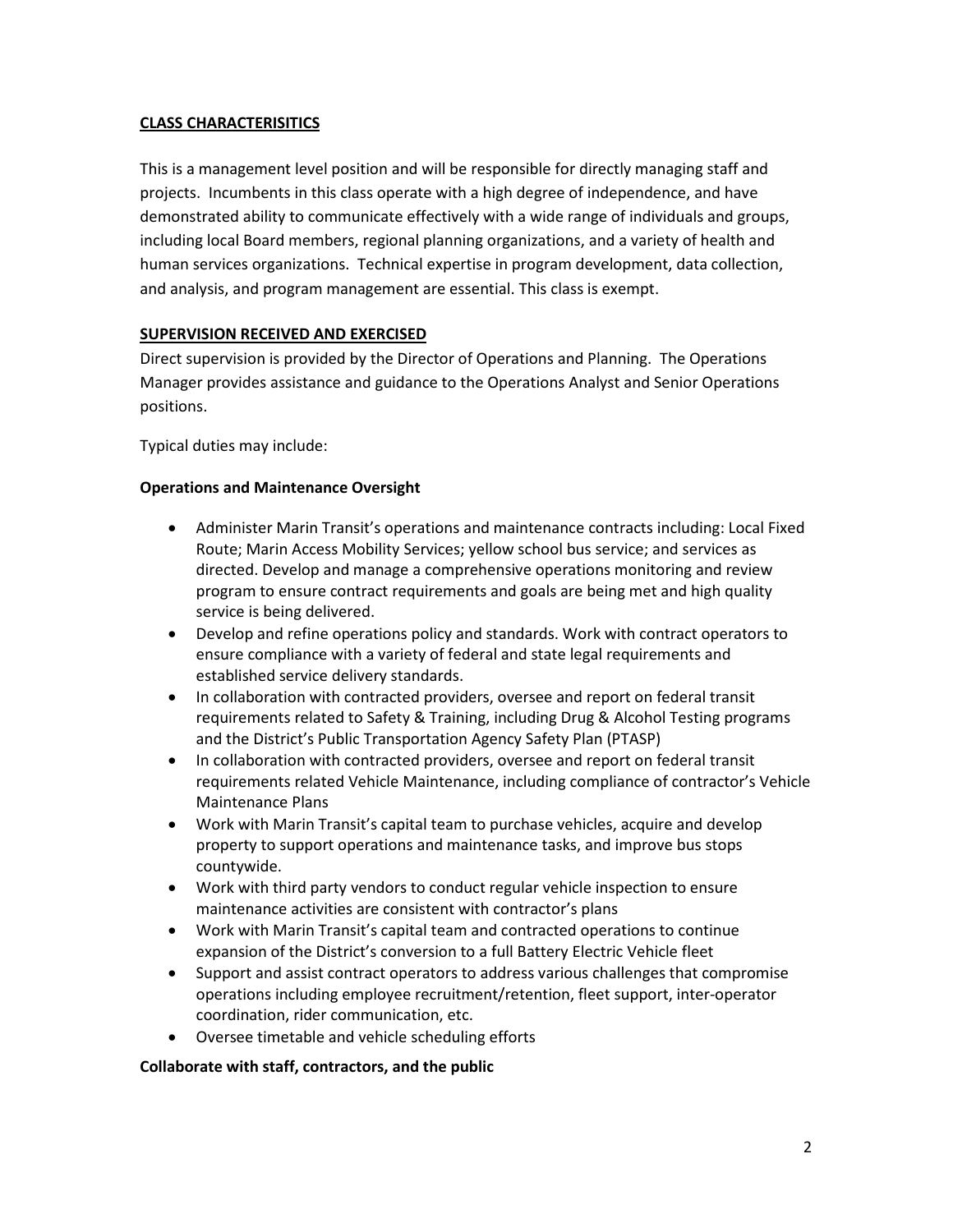- Develop and review contracts and bids needed to support all operational needs including the operation & maintenance contracts and other hardware/software contract to support operations.
- Provide Finance staff annual budget and grant status updates as needed.
- Collaborate with the Planning team on service development efforts and scheduling issues
- Monitor accessibility issues for riders with disabilities using the local fixed route and paratransit services provided by Marin Transit and respond to comments and concerns to ensure that customer issues are addressed and resolved. This includes working in partnership with Marin Transit's fixed route and paratransit service contractors.
- Build and maintain collaborative relationships with local and regional partners; including other public transit agencies, local and regional governments, advocacy groups, social service agencies, etc.; to identify operational concerns and develop potential solutions.
- Supervise and mentor subordinate staff, volunteers and consultants, including the Operations Analyst and Senior Operations positions.
- Assist customer service on customer complaint follow-up and close out.
- Coordinate and oversee temporary staff needed for data collection or outreach. Responsibilities would include identifying needs, conducting training, and coordinating schedules.

#### **Provide technical expertise on specific projects**

- Provide guidance on technology investment to improve the efficiency and rider experience for all services directly provided or in partnership within Marin County.
- Assist in preparing technical analyses, including memos to the General Manager, Director of Operations and Planning, and Board of Directors, and perform related duties as assigned.
- Give presentations before boards, commissions, community groups, and stakeholder agencies involved with transportation or transit operations.
- Work with planning staff to identify schedule and alignment improvements based on field observations and performance data.
- Lead ongoing operations data collection related to NTD, current planning projects, and other ongoing needs.
- Work with contractors and AVL vendor to ensure real-time data is accurate and consistent for passengers. Work with planning staff to ensure online trip planning tools (511, Google Transit, etc.) are functional and up to date.

#### **Requirements include …**

Candidate must have direct experience in public or private transportation operations, have strong communication and management skills, and be comfortable with technology. The ability to speak and write in Spanish is highly desirable.

#### **Experience and Education**

Any combination of experience and training that would provide the required knowledge and skills is qualifying. A typical way to obtain the required knowledge and abilities would be:

**Experience:** Eight (8) years of increasingly responsible professional experience in transit operations, including at least two years in a supervisory role. Familiarity with the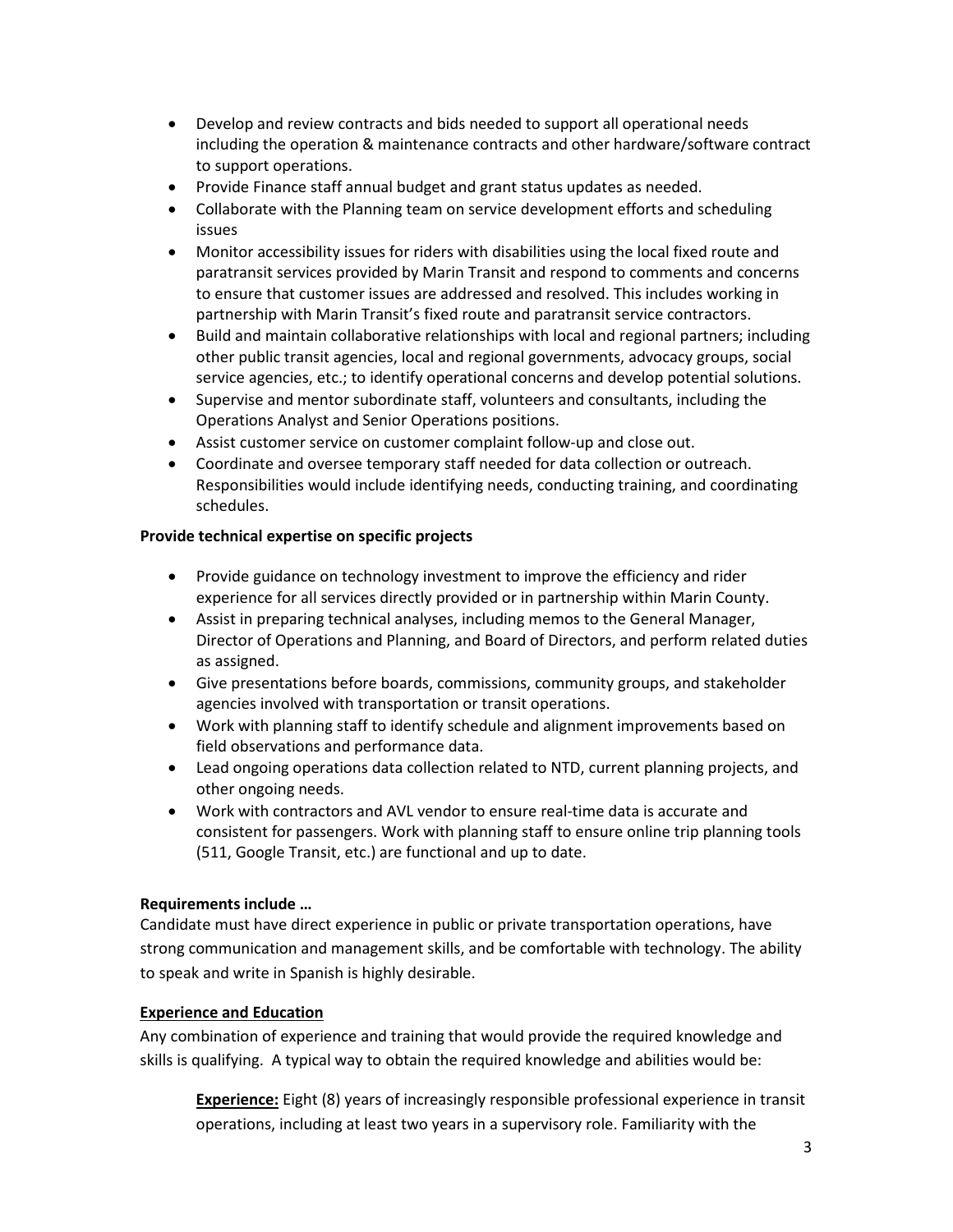Americans with Disability Act (ADA) and Federal Transit Administration (FTA) policies and regulations is highly desirable.

**Education:** Equivalent to a Bachelor's degree from an accredited college or university is highly desired but not required. Portions of the required experience may be substituted for education in the following ways;

- Bachelor's degree or similar: 1 year
- Postgraduate degree of similar: 1 year

# **Knowledge of:**

- Transit operations including fixed route and paratransit
- Laws and regulations governing public transit operations, especially the Americans with Disabilities Act
- Transit service planning including scheduling and service design

# **Skills in:**

- Managing, training, and developing staff;
- Analyzing and evaluating data and preparing comprehensive, clear, and concise written reports with recommendations;
- Making effective presentations to a variety of audiences;
- Exercising sound independent judgment;
- Establishing and maintaining effective working relationships with representatives of public and private entities and members of the public using principles of good customer service;
- Working in a highly collaborative environment.

# **Physical Working Conditions:**

Position would spend time in an office setting and in the field. Office work may require prolonged sitting, standing, walking, kneeling, squatting and stooping in the performance of daily activities. Field work would require the ability to work outside in various weather conditions and actively travel around the County in either a District provided car or using the transit system. The position may also require the ability to lift, drag and push files, paper and documents weighing up to 35 pounds. Some of these requirements may be accommodated for otherwise qualified individuals requiring and requesting such accommodations. A hybrid remote/in office work schedule is available to employees who complete the 6 month introductory work period and have the capacity to meet job requirements in a remote environment. Flexible work hours are available with supervisor approval.

**Special Requirements:** (1) Must be willing and able to travel to and attend meetings within or outside the boundaries of the County of Marin; (2) Must be willing and able to work outside regular business hours and on occasional weekends, attending civic, community, and client meetings, etc. as needed; (3) Must have a valid California Driver's License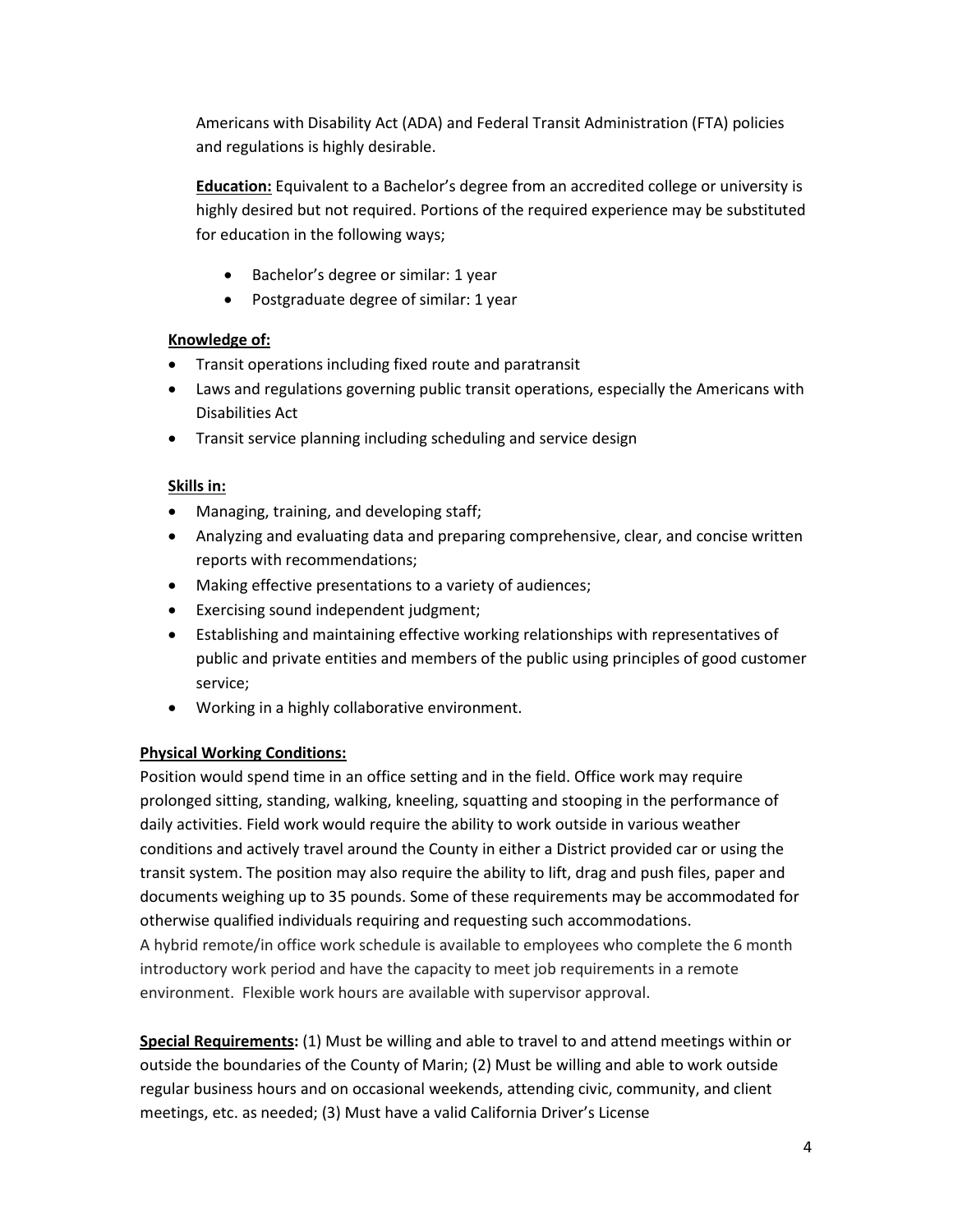# **The first review of applications will be April 15, 2022. This position is open until filled and may close without notice.**

For an application, please visit <https://marintransit.org/jobs> and click "Employment Application". Submit the completed application, a resume, cover letter and supplemental questionnaire in pdf format to [hr@marintransit.org](mailto:hr@marintransit.org) or mail to Marin Transit, Attention HR, 711 Grand Ave, Suite 110, San Rafael, CA, 94901. **Supplemental questions on next page.** 

Applications/resumes received will be screened according to the qualifications outlined in this posting. The most qualified candidates will be invited to interview. Finalists will be asked to provide references and undergo a background check to verify information supplied in the application materials.

If you have questions about this job, the hiring process, or Marin Transit's benefit package, please email Holly Lundgren at hlundgren@marintransit.org.